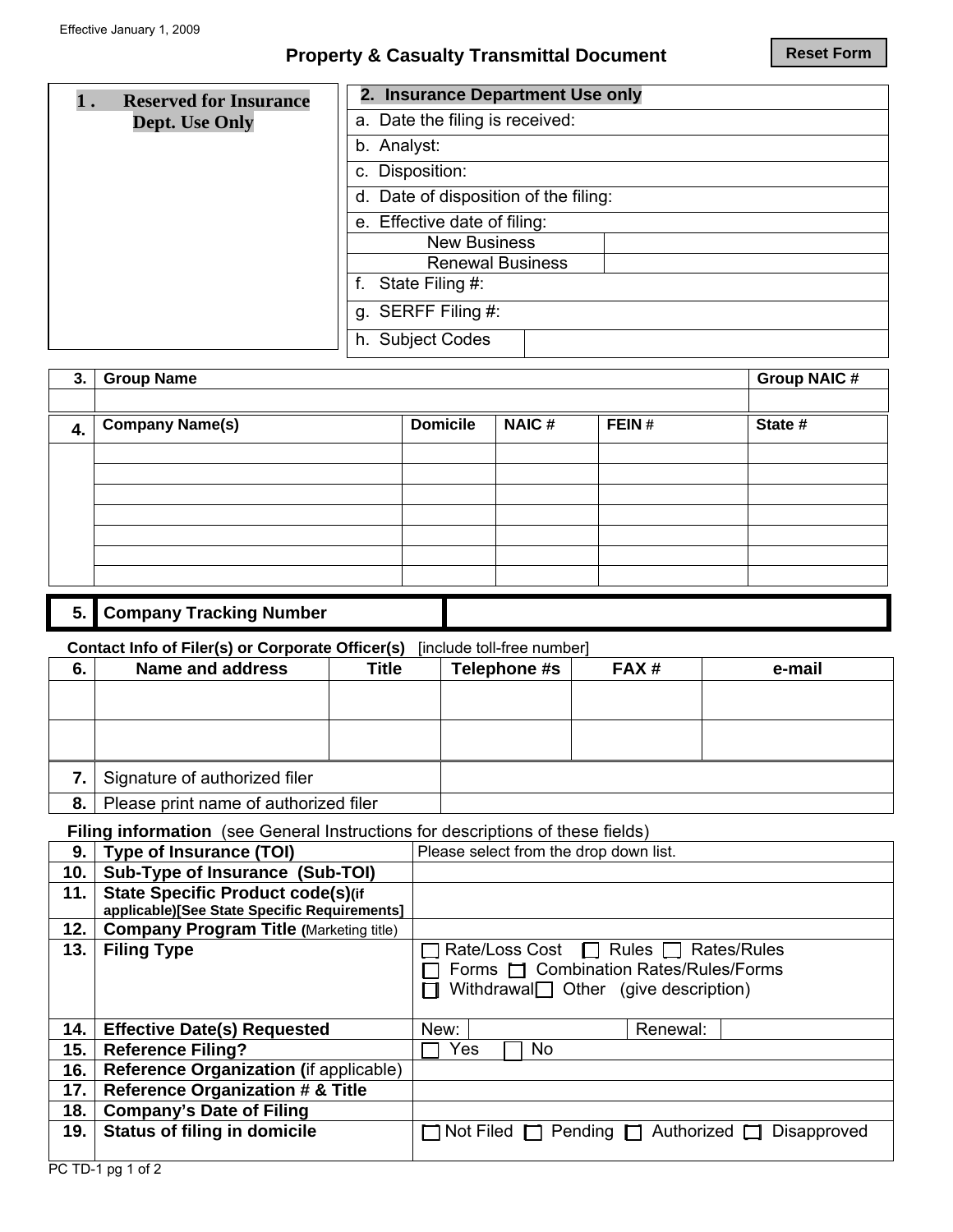# **Property & Casualty Transmittal Document—**

| This filing transmittal is part of Company Tracking #<br>20.                                                                                                   |  |  |  |  |
|----------------------------------------------------------------------------------------------------------------------------------------------------------------|--|--|--|--|
|                                                                                                                                                                |  |  |  |  |
| 21.<br>Filing Description [This area can be used in lieu of a cover letter or filing memorandum and is free-form text]                                         |  |  |  |  |
|                                                                                                                                                                |  |  |  |  |
|                                                                                                                                                                |  |  |  |  |
|                                                                                                                                                                |  |  |  |  |
|                                                                                                                                                                |  |  |  |  |
|                                                                                                                                                                |  |  |  |  |
|                                                                                                                                                                |  |  |  |  |
|                                                                                                                                                                |  |  |  |  |
|                                                                                                                                                                |  |  |  |  |
|                                                                                                                                                                |  |  |  |  |
|                                                                                                                                                                |  |  |  |  |
|                                                                                                                                                                |  |  |  |  |
|                                                                                                                                                                |  |  |  |  |
|                                                                                                                                                                |  |  |  |  |
|                                                                                                                                                                |  |  |  |  |
|                                                                                                                                                                |  |  |  |  |
|                                                                                                                                                                |  |  |  |  |
|                                                                                                                                                                |  |  |  |  |
|                                                                                                                                                                |  |  |  |  |
|                                                                                                                                                                |  |  |  |  |
|                                                                                                                                                                |  |  |  |  |
| <b>View Complete Filing Description</b>                                                                                                                        |  |  |  |  |
|                                                                                                                                                                |  |  |  |  |
| Filing Fees (Filer must provide check # and fee amount if applicable)<br>22.                                                                                   |  |  |  |  |
| [If a state requires you to show how you calculated your filing fees, place that calculation below]                                                            |  |  |  |  |
| Check #:                                                                                                                                                       |  |  |  |  |
| Amount:                                                                                                                                                        |  |  |  |  |
|                                                                                                                                                                |  |  |  |  |
|                                                                                                                                                                |  |  |  |  |
|                                                                                                                                                                |  |  |  |  |
|                                                                                                                                                                |  |  |  |  |
|                                                                                                                                                                |  |  |  |  |
|                                                                                                                                                                |  |  |  |  |
| Refer to each state's checklist for additional state specific requirements or instructions on                                                                  |  |  |  |  |
| calculating fees.                                                                                                                                              |  |  |  |  |
|                                                                                                                                                                |  |  |  |  |
| *** Refer to the each state's checklist for additional state specific requirements (i.e. # of additional copies<br>required, other state specific forms, etc.) |  |  |  |  |

PC TD-1 pg 2 of 2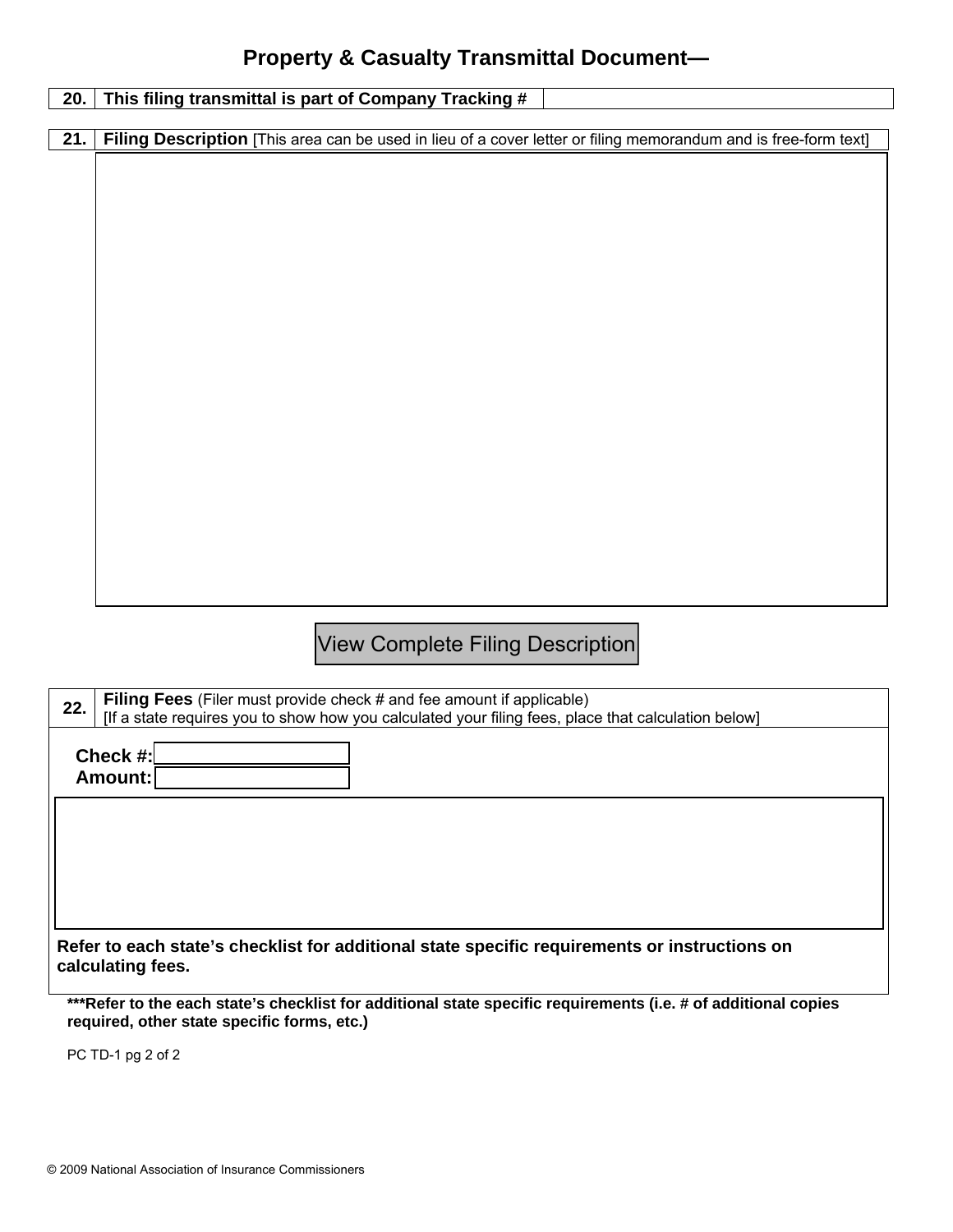## **FORM FILING SCHEDULE**

(This form must be provided ONLY when making a filing that includes forms) **(Do not refer to the body of the filing for the forms listing, unless allowed by state.)** 

| 1.               |                                                                                                                          | This filing transmittal is part of Company Tracking # |                                        |                                               |                                                                 |  |
|------------------|--------------------------------------------------------------------------------------------------------------------------|-------------------------------------------------------|----------------------------------------|-----------------------------------------------|-----------------------------------------------------------------|--|
|                  | This filing corresponds to rate/rule filing number<br>2.<br>(Company tracking number of rate/rule filing, if applicable) |                                                       |                                        |                                               |                                                                 |  |
| $\overline{3}$ . | <b>Form Name</b><br>/Description/Synopsis                                                                                | Form #<br>Include edition date                        | Replacement<br>Or<br>withdrawn?        | If replacement,<br>give form #<br>it replaces | <b>Previous state</b><br>filing number,<br>if required by state |  |
| 01               |                                                                                                                          |                                                       | <b>New</b><br>Replacement<br>Withdrawn |                                               |                                                                 |  |
| 02               |                                                                                                                          |                                                       | <b>New</b><br>Replacement<br>Withdrawn |                                               |                                                                 |  |
| 03               |                                                                                                                          |                                                       | <b>New</b><br>Replacement<br>Withdrawn |                                               |                                                                 |  |
| 04               |                                                                                                                          |                                                       | <b>New</b><br>Replacement<br>Withdrawn |                                               |                                                                 |  |
| 05               |                                                                                                                          |                                                       | <b>New</b><br>Replacement<br>Withdrawn |                                               |                                                                 |  |
| 06               |                                                                                                                          |                                                       | <b>New</b><br>Replacement<br>Withdrawn |                                               |                                                                 |  |
| 07               |                                                                                                                          |                                                       | <b>New</b><br>Replacement<br>Withdrawn |                                               |                                                                 |  |
| 08               |                                                                                                                          |                                                       | <b>New</b><br>Replacement<br>Withdrawn |                                               |                                                                 |  |
| 09               |                                                                                                                          |                                                       | <b>New</b><br>Replacement<br>Withdrawn |                                               |                                                                 |  |
| 10               |                                                                                                                          |                                                       | <b>New</b><br>Replacement<br>Withdrawn |                                               |                                                                 |  |

PC FFS-1